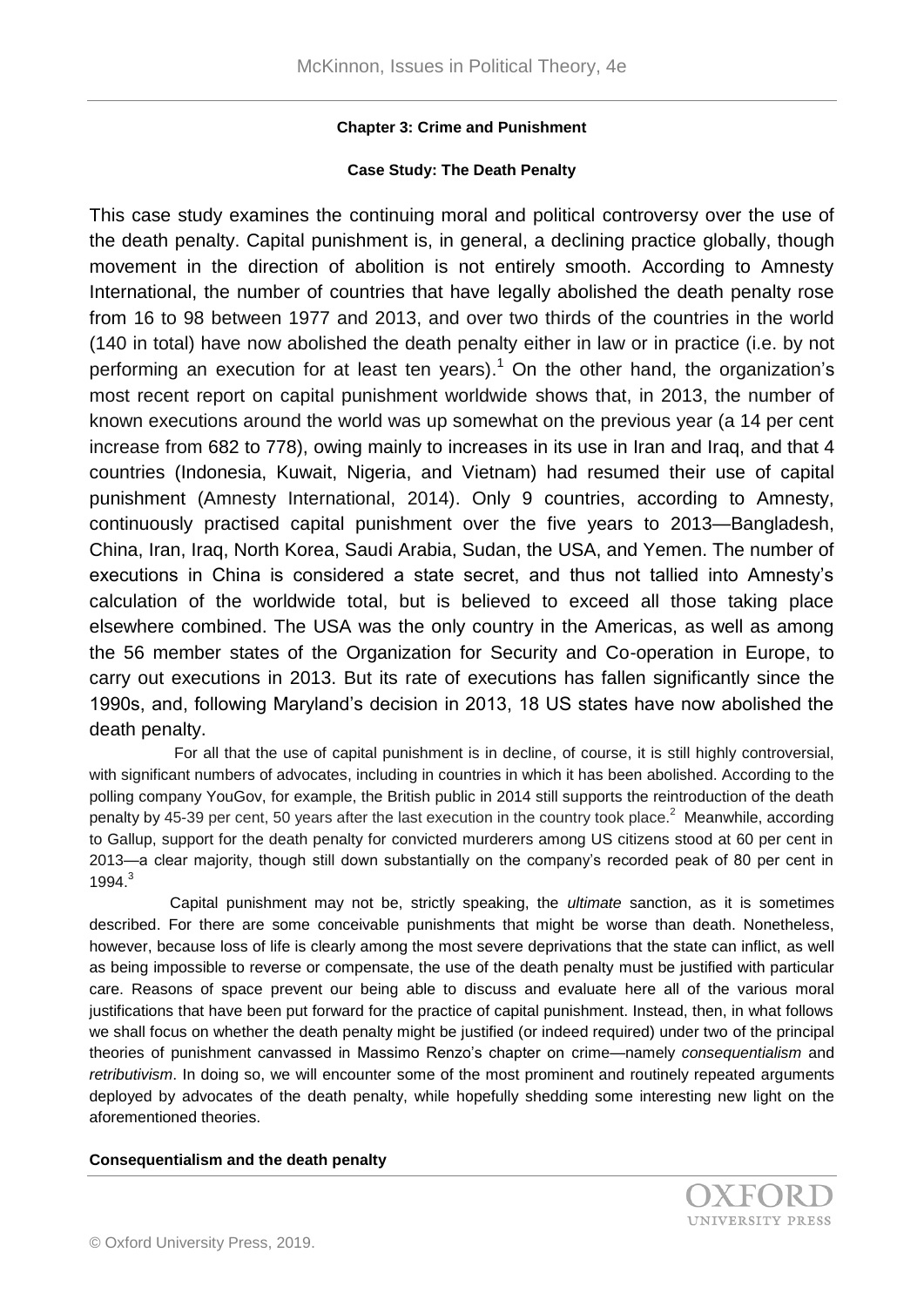As Renzo explained, consequentialists argue that punishment is justifiably imposed insofar as it has good overall effects on society, of which the most significant are standardly taken to be the *incapacitation*, *deterrence*, and *reform* of criminals. It goes without saying, of course, that capital punishment cannot be justified as a way of *reforming* criminals. On the other hand, however, it strikes many people as simple common sense that execution must be an extremely effective form of incapacitation and deterrence. After all, once dead, an individual can obviously commit no crimes—including against fellow convicts. And since few eventualities are feared by most people more than death, one would expect it to follow that the threat of execution would provide a particularly strong motivation for people to obey the law.

On closer examination, however, the incapacitation and deterrence-based rationales for the death penalty are far from unassailable. Consider first incapacitation. Imposing the death penalty does, to be sure, offer a solid guarantee that an offender will not recidivate. On the other hand, however, so does solitary confinement for the duration of the period in which the criminal continues to pose a threat to others (which may not extend to his or her entire life). Whether the consequentialist ought to endorse execution or solitary confinement, then, depends on which policy delivers the benefits of incapacitation at a lower cost, thus making the outcome for society better on balance. And it is far from clear that capital punishment will indeed turn out to be the policy that brings about the best overall consequences. For a start, it seems plausible to suppose that, in the standard case, execution will be more harmful and traumatic to offenders and their families than incarceration. And notice that, since it is difficult to predict which criminals will go on to reoffend, using the death penalty effectively as a means of incapacitation is likely to involve using it frequently, so as to be sure of catching future recidivists, and thereby spreading the additional harms associated with this form of punishment widely (Bedau 2005, p. 708). In addition, notwithstanding that an executed prisoner need no longer be fed and clothed, keeping the death penalty may well not be more economical for the state than abolishing it. In the US, for instance, the greater legal complexity of capital cases has been estimated to make them around three times more expensive to try in court, and since the 2008 recession, this has led some US states to consider abolishing the death penalty on cost-cutting grounds (Urbina, 2009).

Next, consider deterrence. While it may strike some people as self-evident that the threat of execution is a more effective inducement to law-abidingness than the threat of mere imprisonment, to assume as much would be too quick, given the remoteness of the threat, from the perspective of a person contemplating committing murder, or some other serious crime. As H. L. A. Hart notes (2008, p. 86), 'the existence of the death penalty does not mean for the murderer *certainty* of death *now*; it means a not very high probability of death in the future. And futurity and uncertainty, the hope of escape, rational or irrational, vastly diminishes the difference between death and imprisonment as deterrents, and may diminish it to vanishing point.' Add to this the fact that, as Hart also notes (ibid, pp. 86-7), many of those who are in danger of committing crimes of a gravity that would attract the death penalty are not in a state to weigh up the costs of their actions, and the fact that those who *are* in a position to consider the prudential costs should be able to recognize that, even in the absence of capital punishment, they would risk being killed during apprehension or incarceration if they were to go ahead with their wrongdoing, and we can see that the deterrence-based case for capital punishment is by no means to be taken for granted. Rather, it turns on the empirical evidence as to whether execution does indeed deter crime more effectively than imprisonment. Indeed, the consequentialist advocate of the death penalty requires not merely evidence that execution is a marginally more effective deterrent than incarceration, but, more demandingly, evidence that the deterrent effects of capital punishment are sufficiently strong to outweigh its various costs. As it happens, however, the evidence on the deterrent effects of the death penalty are heavily contested, and proof of its effectiveness often thought to be crucially lacking (see, e.g., Kramer 2011, pp. 30-8; Donohue and Wolfers, 2005).

We can see, then, that consequentialist arguments for the death penalty —whether they appeal to the benefits of incapacitation or deterrence—are contingent on the facts about their effectiveness in bringing about better consequences than alternative modes of punishment. In addition to their contingency, however,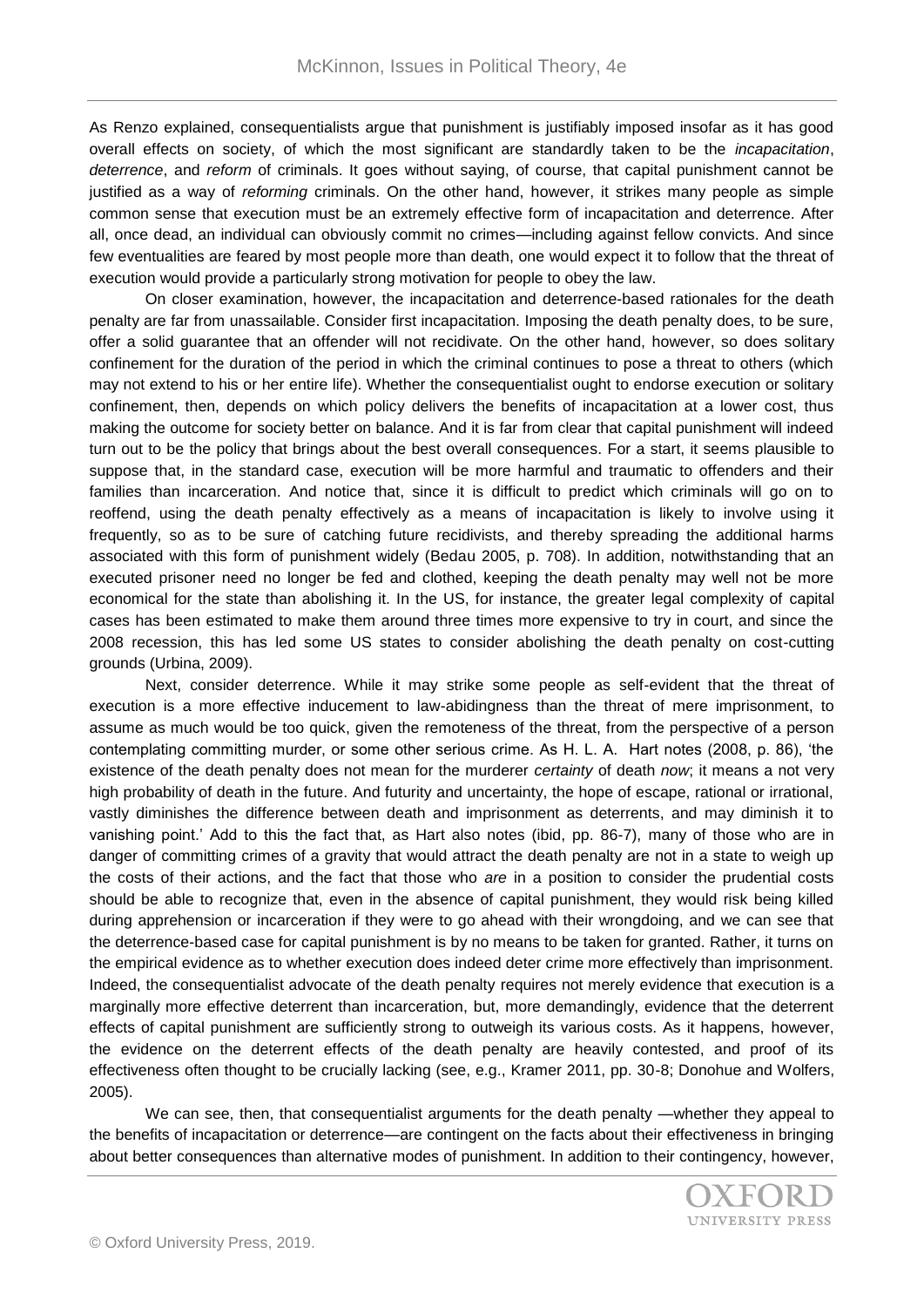there is, of course, also the deeper worry about consequentialist rationales for punishment to which Renzo pointed. This is that those rationales do not provide principled reasons for confining punishment to the guilty, or making it proportionate to the crime. In the case of the death penalty, consequentialist reasoning implies that, if executing the innocent, or minor offenders, would have overall beneficial deterrent effects, or if the most advantageous means of incapacitating future criminals would be to, say, round up and execute people whose backgrounds and characteristics suggest that they are at risk of committing serious crimes, irrespective of whether they would in fact turn out to offend, then these policies are justified. That these implications of consequentialism seem intolerable has inclined many philosophers towards alternative theories of punishment, and in particular towards retributivism. Let us consider next, then, how the case for capital punishment fares on a retributivist view.

#### **<A>Retributivism and the death penalty**

The retributivist justification of punishment, you recall, holds that wrongdoers *deserve* to be punished, in either the sense that doing so restores fairness between law-abiding citizens and law-breakers, or in the sense that the suffering of wrongdoers is intrinsically good. The retributivist justification for the death penalty, then, claims that certain wrongdoers deserve to be punished, specifically, by death. On first inspection, it might appear that the case for capital punishment can proceed much more smoothly under retributivism than under consequentialism. For unlike the consequentialist claim that the death penalty has positive social effects, the moral thesis that some wrongdoers deserve death is not dependent upon, or rebuttable on the basis of, the empirical facts. The crucial question, however, for the retributivist view, is whether we are warranted in drawing the conclusion that death *is* indeed what certain criminals deserve.

Now, some retributivists argue that, because the notion of what a person deserves is ineluctably vague, their theory of punishment can only specify that wrongdoers should be sentenced from within a certain band of punishments (those that seem neither clearly unjustly lax or harsh in the particular case at hand), and never prescribes any single penalty as uniquely warranted (see, e.g., Finnis, 1999, p.103, and, for a survey of retributivists who have taken this view, Kramer, 2011, pp. 116-19). On this view, then, retributivism itself does not have the power to specify whether some murderer deserves death as opposed, say, to lifelong imprisonment without parole. And if that is the case, then one might plausibly think, following Matthew Kramer (2011, ch. 3), that retributivists ought *not* to endorse the death penalty, on grounds that, if another, less harmful and invasive course of action, such as life imprisonment without parole, would also satisfy the end of retribution, then, other things being equal, the state ought to opt for it.

Not every retributivist, however, would agree that the idea of just deserts cannot point in favour of particular determinate punishments. In particular, some who subscribe to the principle of *lex talionis* (sometimes known as the 'eye-for-an-eye' principle), whereby what offenders deserve is, specifically, a punishment that matches their crime, like for like, would say that only death can be the appropriate punishment for wrongful deprivation of life. Kant spoke for this view, for instance, in claiming that if a criminal commits murder,

he must die. Here there is no substitute that will satisfy justice. There is no similarity between life, however wretched it may be, and death, hence no likeness between the crime and the retribution unless death is judicially carried out upon the wrongdoer… (Kant, 1996, p. 106)

When a retributivist cashes out what offenders deserve by means of the *lex talionis*, then, she may be drawn to the conclusion that only the death penalty satisfies the demands of retribution. However, the *lex talionis*, is widely denounced as intolerably barbaric, insofar as it appears to demand that the state impose such penalties as rape, torture, and blinding on convicts, if their crime is to have carried out such attacks on others. And one might think that, if the case for the death penalty relies on appeal to such a barbaric principle, it is perforce a failure. Yet, to reject the *lex talionis* on the latter basis may be too swift. For it is

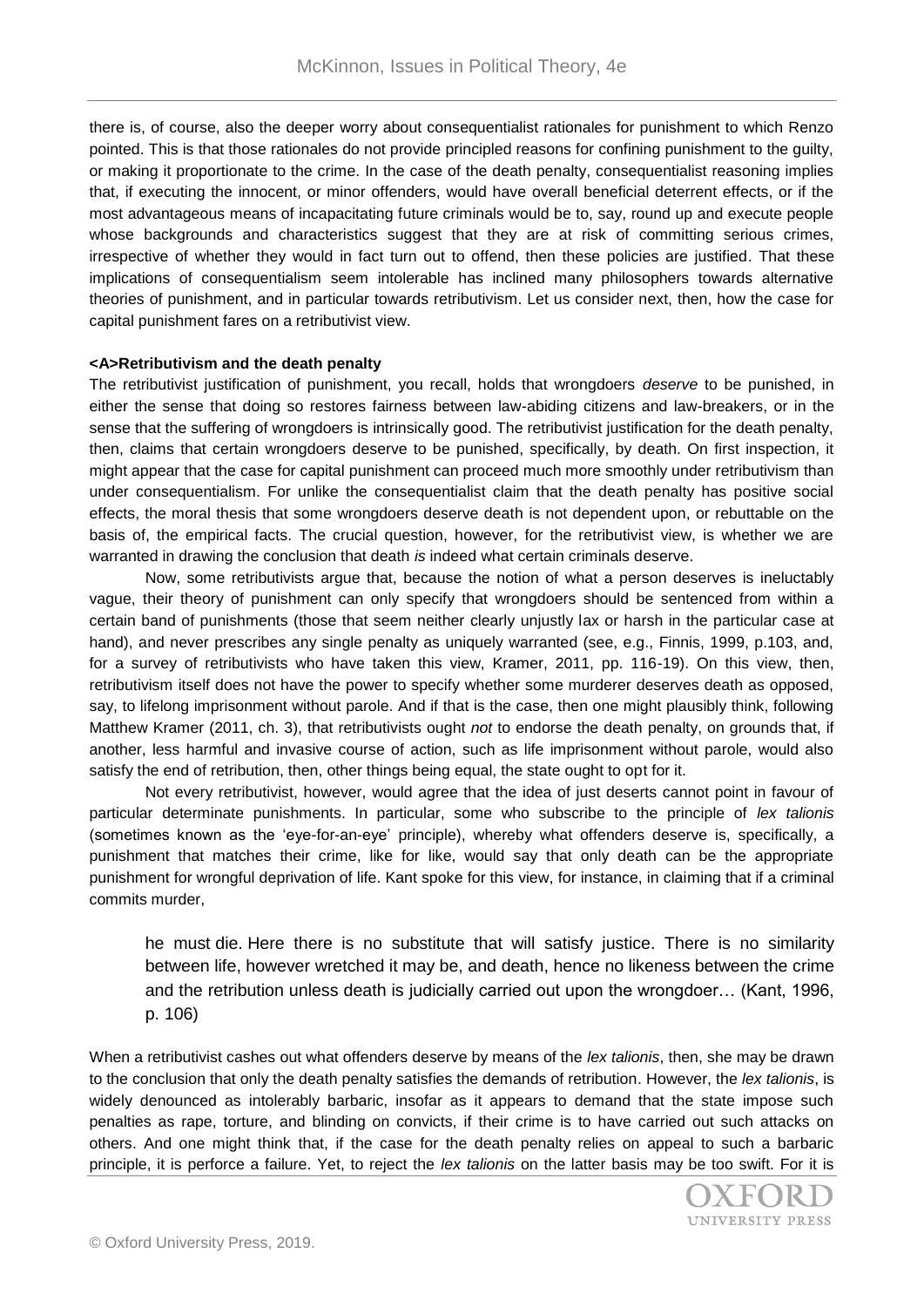open to a proponent of the principle to adopt the view that punishments should be tailored to fit the crime only to the extent that other moral requirements or constraints allow. That the operation of the principle must be subject to moral constraints was emphasized, for instance, by Kant, who, after defending the death penalty with the words quoted above, went on to add (ibid.) that some punishments may not be imposed, because they would corrupt the moral characters of those who authorized them or carried them out. Thus, on his view, murderers must be executed, but must not be abused.

According to Kant, then, the *lex talionis*, even when qualified by the proviso that morally corrupting punishments must not be employed, requires the death penalty. But as Jeremy Waldron (1992) has argued, in an important philosophical examination of the *lex talionis*, other retributivists might dissent from Kant, in thinking that, just like torture, the death penalty is ruled out by the appropriate moral constraints on a permissible punishment. For instance, Waldron suggests (ibid., pp. 38-9), someone might be sympathetic in general to the *lex talionis*, while arguing that, as clearly fitting as the death penalty is for murderers, it must be rejected because it carries an unacceptable danger of coarsening attitudes towards human life, and breaking down the taboos against harming others from which we all benefit. Or they might reject it because of the omnipresent dangers of miscarriages of justice, for which, unlike wrongful imprisonment, there can be no possibility of making amends to the victim. Moreover, and interestingly enough, according to Waldron, a retributivist who rejects capital punishment on moral grounds such as these will not thereby necessarily be compromising or sacrificing her commitment to the *lex talionis*. For on Waldron's analysis, the *lex talionis* should not be interpreted as requiring, narrowly, that the state visit the exact same deprivation on offenders as they imposed on their victims, but can be satisfied, rather, by alternative punishments that successfully mirror the underlying, more abstract wrong-making characteristics of the original crime. In the case of murder, for instance, Waldron suggests (ibid., p. 36) we might think of the fundamental wrongness of the act as lying in the fact that it 'disrupts and terminates the conscious self-direction of one's life'. And if that is so, Waldron claims, the *lex talionis* need not be discharged by executing the offender, but might instead be met by, e.g., confining him for life without the ability of pursuing any goals or projects.

If Waldron is right, then, even the version of retributivism that is generally assumed to be most uncompromisingly committed to capital punishment can in fact be satisfied without the death penalty. For imposing a like-for-like punishment on a murderer, as the *lex talionis* demands, need not involve killing him. Moreover, recall here Kramer's principle that, if more than one possible criminal sentence equally satisfies the aim of punishment, the least invasive should be selected. On the basis of that principle, Kramer contends (2011, pp. 134-5), even adherents to the *lex talionis* ought to reject the use of the death penalty. This is clearly a surprising conclusion.

To sum up, in this case study we have considered some of the most commonly invoked rationales for capital punishment—those which focus on its role in securing incapacitation, deterrence, and retribution. Each of those rationales, we found, is subject to considerable doubts. Moreover, it is worth noting that, because we have been concentrating primarily on the question of whether the death penalty can be justified in principle, we have said very little with respect to a different question, on which democratic debate just as often focuses—namely that of whether, in practice, the state can be trusted to administer capital punishment fairly and competently. Insofar as proponents of the death penalty must be able to defend an affirmative answer to the latter question as well as the former, our discussion suggests that the obstacles to making their case successfully are significant indeed. That said, however, we have not here been able to consider all the possible arguments which advocates of capital punishment do or might make. We have not, for instance, considered whether the Hartian, communicative, and duty-based accounts of punishment described by Renzo towards the end of his chapter could provide a basis for justifying the death penalty (though as it happens, the respective proponents of those accounts themselves all reject capital punishment—see Hart, 2008, ch. 3; Duff, 2001, pp. 152-5; Tadros, 2011, pp. 307-10 and 348-51). Nor have we been able to consider the innovative 'purgative' justification for capital punishment recently developed by Matthew Kramer (2011, ch. 6). Interested readers, then, will find that there is much more to this protracted and lively debate for them to uncover in future research.